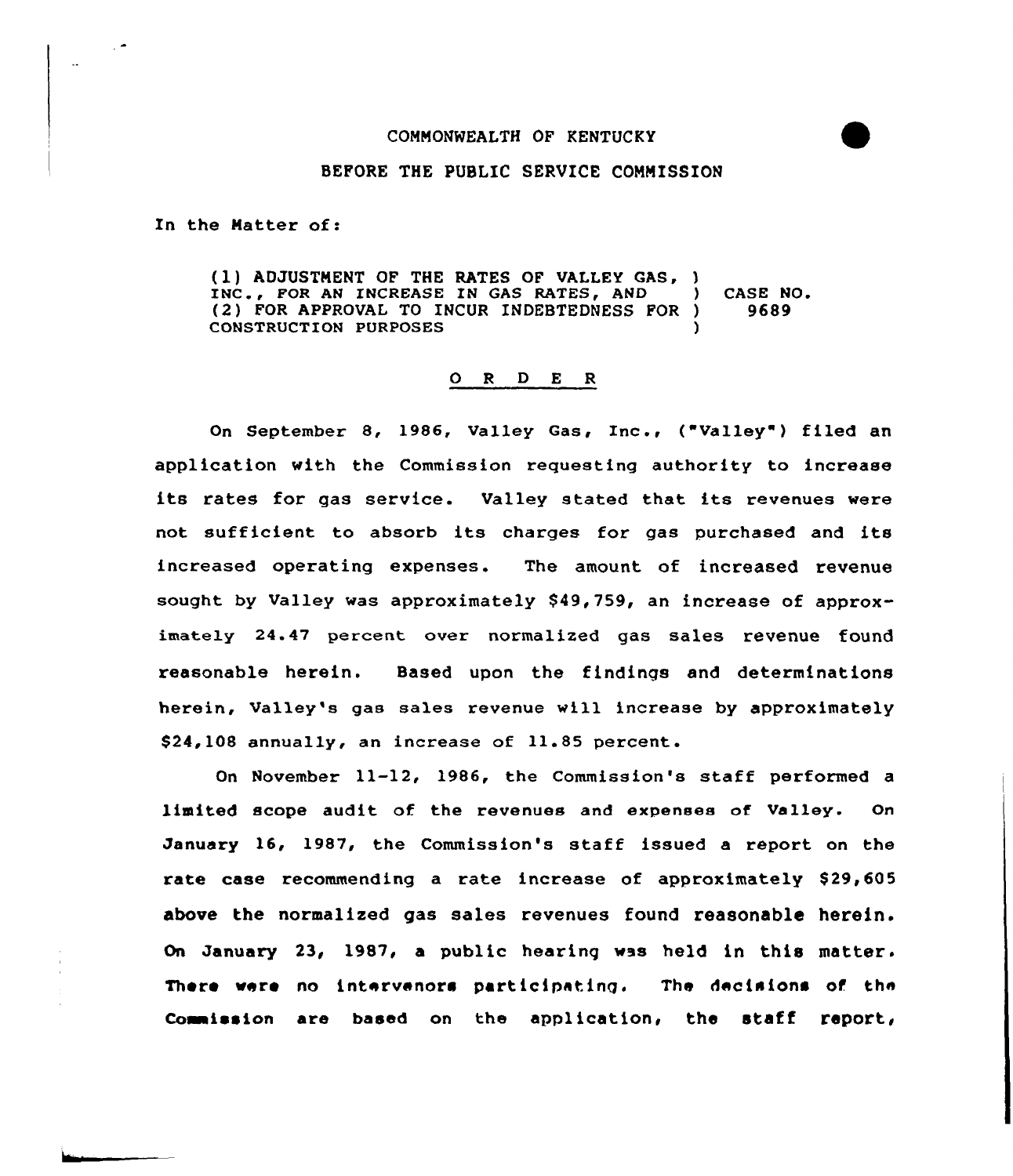responses to data requests, evidence presented at the hearing and annual reports.

#### COMMENTARY

Valley is a public gas utility which services approximately 490 customers in Breckinridge County, Kentucky. Valley is supplied rented office space, labor, management, vehicles and insurance coverage from Irvington Gas Company ("Irvington"). Valley is commonly owned with Irvington.

# TEST PERIOD

Valley and staff have proposed and the Commission has accepted the 12-month period ending June 30, 1986, as the test period for determining the reasonableness of the proposed rates. In using the historical test period, the Commission has given full consideration to appropriate known and measurable changes.

## VALUATION

# Net Investment

Valley proposed a rate base of  $$59,786$ .<sup>1</sup> With the planned construction of approximately \$35,000, Valley's proposed net investment rate base was \$94,786 of which \$6,447 was a cashworking capital allowance. Staff recommended a net investment rate base of \$93,028 based on a cash-working capital allowance of  $$4.689.<sup>2</sup>$ 

The Commission agrees in part with valley and in part with staff; however, the Commission differs with the proposed treatment

<sup>2</sup> Staff Report filed January 16, 1987, page 3.

<sup>1</sup> Application, Exhibit 2, filed September 8, 1986, page 1.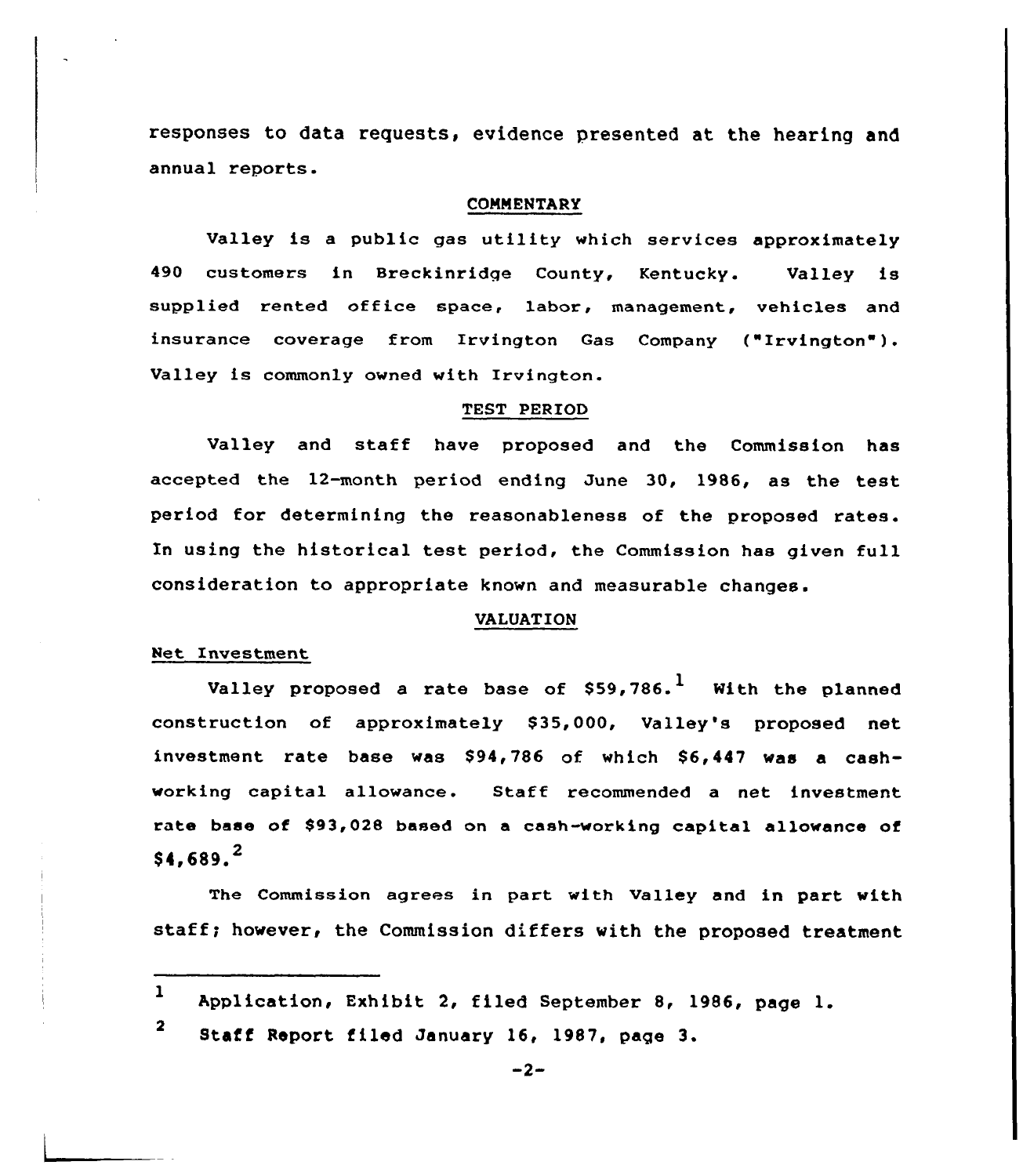of the planned construction included in rate base and the retired plant included in rate base. The )oint administrative cost of \$8,609<sup>3</sup> was later amended to \$8,929,<sup>4</sup> thus increasing rate base by \$320. The reimbursement from the Commonwealth of Kentucky changed from \$16,603<sup>5</sup> to \$15,972,<sup>6</sup> thus increasing rate base by \$631. Third, Phase II at an estimated cost of \$12,743 has not been started as of the date of the hearing.<sup>7</sup> Phase II may not be started until March or April 1987.<sup>8</sup> Additionally, Phase II may not be completed under the terms of the original low bidder.<sup>9</sup> Although the Commission understands the inherent uncertainty in construction, the Commission finds that the Phase II project is too uncertain to meet known and measurable criteria, and therefore, should not be included in rate base at this time. Thus the rate base has been reduced by the amount of  $$12,743$  for the Phase II project. However, when the construction is completed and the costs are known, Valley may file <sup>a</sup> modified procedure as outlined under Modified Procedures herein.

| 3  | Application, Exhibit 2, filed September 8, 1986, page 3.  |  |  |
|----|-----------------------------------------------------------|--|--|
| 4  | Hearing Transcript, Exhibit 2, January 23, 1987, page 10. |  |  |
| 5  | Application, Exhibit 2, filed September 8, 1986, page 3.  |  |  |
| 6. | Hearing Transcript, Exhibit 2, January 23, 1987, page 13. |  |  |
| 7  | Ibid., pages 51-52.                                       |  |  |
| 8  | Ibid., page 50.                                           |  |  |
| 9  | Ibid., page 54.                                           |  |  |

 $-3-$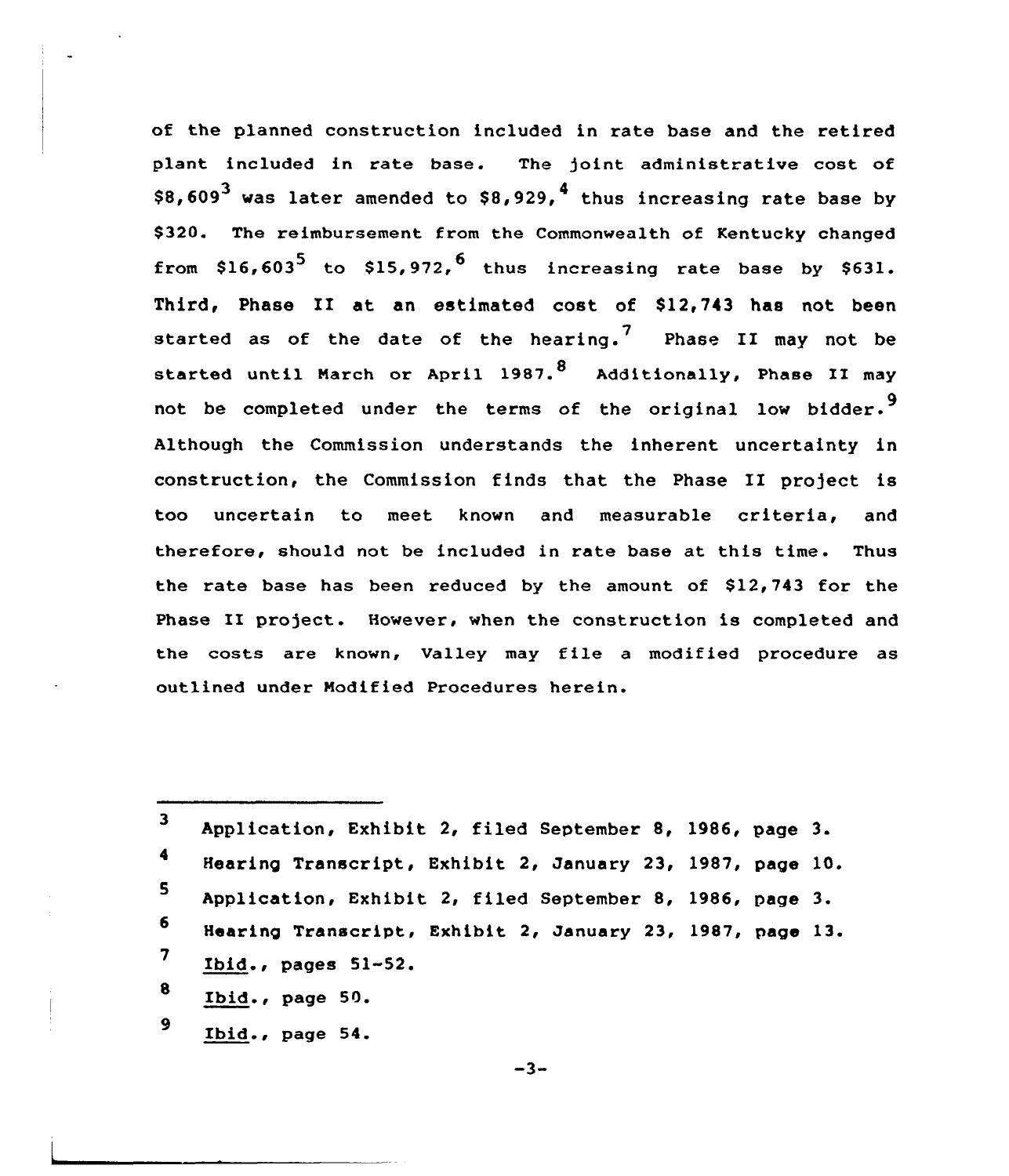The planned construction included retirement of approximately \$1,270 of net plant in service.<sup>10</sup> Pursuant to the Uniform System of Accounts for Gas Utilities the plant retired should be excluded from plant in service. Therefore, in recognition of the new plant in rate base the old plant should be excluded; however, amortization expense of the early retirement has been included for ratemaking purposes in a subsequent section of this Order.

The Commission has allowed a 1/8 cash-working capital allowance on operating and maintenance expenses less gas purchases found reasonable herein.

Therefore, the Commission finds Valley's net investment rate base to be as follows:

| Plant in Service<br>ADD: |          | \$167,701                  |
|--------------------------|----------|----------------------------|
| Phase I                  | \$12,235 |                            |
| Phase III                | 13,340   |                            |
| Small Tools              | 2,508    |                            |
| Joint Costs              | 8,929    |                            |
| Engineering              | 2,166    |                            |
|                          |          | \$<br>39,178               |
| DEDUCT:                  |          |                            |
| Accumulated Depreciation | 114,362  |                            |
| Plant Retired            | 1,270    |                            |
| Reimbursement            | 15,972   |                            |
|                          |          | $\langle 131, 604 \rangle$ |
| Net Plant in Service     |          | \$<br>75,275               |
| Cash-Working Capital     |          | 4,250                      |
| NET INVESTMENT RATE BASE |          | 79,525                     |
|                          |          |                            |

<sup>10</sup> Response to the Staff's Information Request, filed Response to the Staff's<br>February 12, 1987.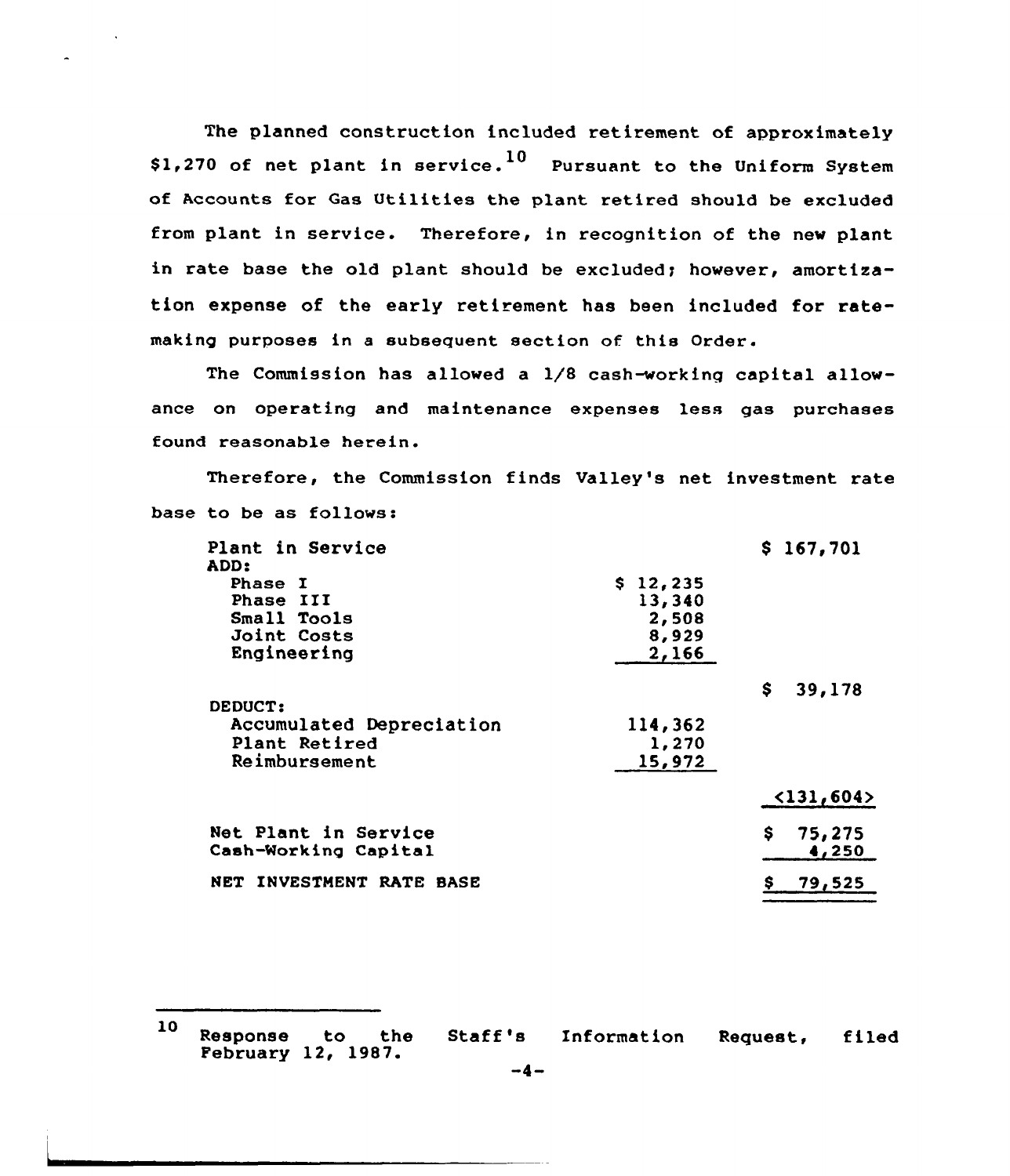# Capital Structure

Valley proposed a rate of return based upon a capital structure of \$96,473 in equity funds and \$35,000 af long-term debt at respective costs of 15 percent for equity and 12 percent for debt. Staff recommended a capital structure of \$51,513 in equity funds and \$35,000 in long-term debt at respective costs of 15 percent for equity and 12 percent for long-term debt.  $^{11}$  Staff reduced equity funds by \$44,960 for \$20,000 in uncollected stock subscriptions and \$24,960 of paid but undeclared dividends. Valley concurred in the reduction of equity funds.  $^{12}$ 

The Commission notes that both Valley's and staff's recommendatian of the amount of long-term debt allowed was based on the anticipated level af debt funding for the new construction. In accordance with the decision to not include at this time \$12,743 of construction in rate base, the Commission did not include a like amount in the long-term debt which results in total long-term debt of \$23,206.<sup>13</sup>

Therefore, the combined equity of \$51,513 and long-term debt of \$23,206 results in a total allowed capitalization of \$74,719.

| 11 | Staff Report filed January 15, 1987, page 2.       |                    |
|----|----------------------------------------------------|--------------------|
| 12 | Hearing Transcript, January 23, 1987, pages 67-69. |                    |
| 13 | <b>Phase I</b><br>Phase III                        | \$12,235<br>13,340 |
|    | Small Tools<br>Joint Costs                         | 2,508<br>8,929     |
|    | Engineering<br>Reimbursement                       | 2,166<br><15,972>  |
|    | ALLOWABLE LONG-TERM DEBT                           | \$23,206           |

-5-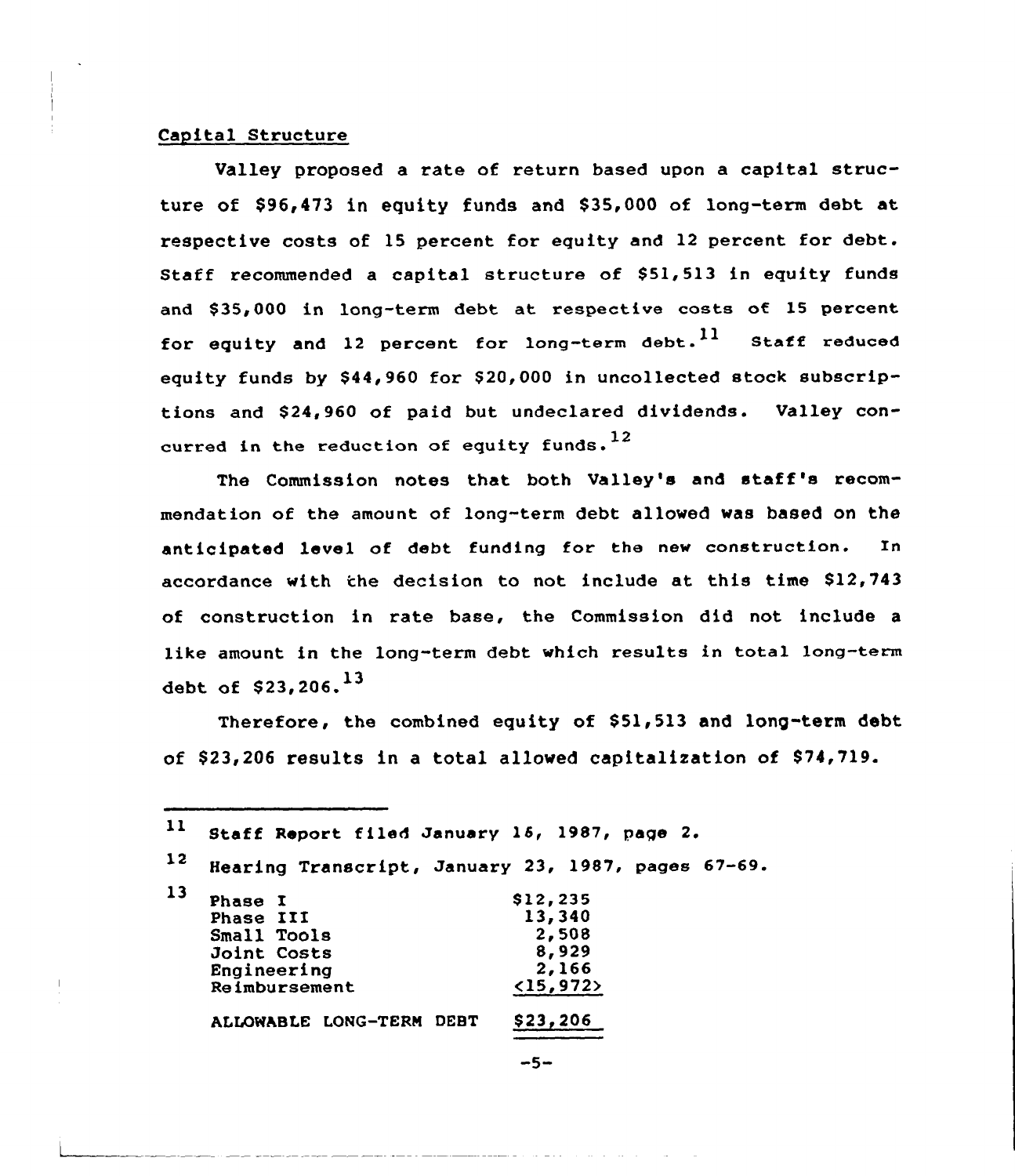### EXPENSES

### Gas Purchases

Valley proposed adjusted gas purchase expense of \$175,268. Staff recommended pro forma annual gas purchase expense of \$ 177,203 based on Purchase Gas Adjustment Case No. 6902-X and the reported 54,529 Mcf purchased at an average line loss of 2.5 percent. The Commission has determined pro forms annual gas purchases to be \$177,203 based on Purchase Gas Adjustment Case No. 6902-X, reported 54,529 Mcf purchased, an average line loss of approximately 2.5 percent and an average cost of gas purchases of \$ 3.2497 per Mcf.

# Labor, Management Fee, Rent, Vehicle Lease

Valley reported  $$2,400$  in labor,  $$18,000$  in management fees, \$2,421 in rent and \$2,400 in vehicle leases during the test period.<sup>14</sup> Valley proposed adjustments of \$1,296 to labor, \$4,176 to management fee, \$642 to rent and \$897 to vehicle leases.  $^{15}$  All items are supplied by a related company, Irvington, and are not competitively bid nor does Irvington supply these services or rentals to other non-related companies.<sup>16</sup> The charges for these services are based primarily on Valley's ability to pay.<sup>17</sup> The

<sup>14</sup> Application, Exhibit 1, filed September 8, 1986, page 2.

<sup>15</sup> Ibid., Exhibit 3, page l.

<sup>16</sup> Hearing Transcript, Exhibit 2, January 23, 1987, page 75.

<sup>17</sup> Response to the Staff's Information Request, filed December 11, 1986, Item No. 18.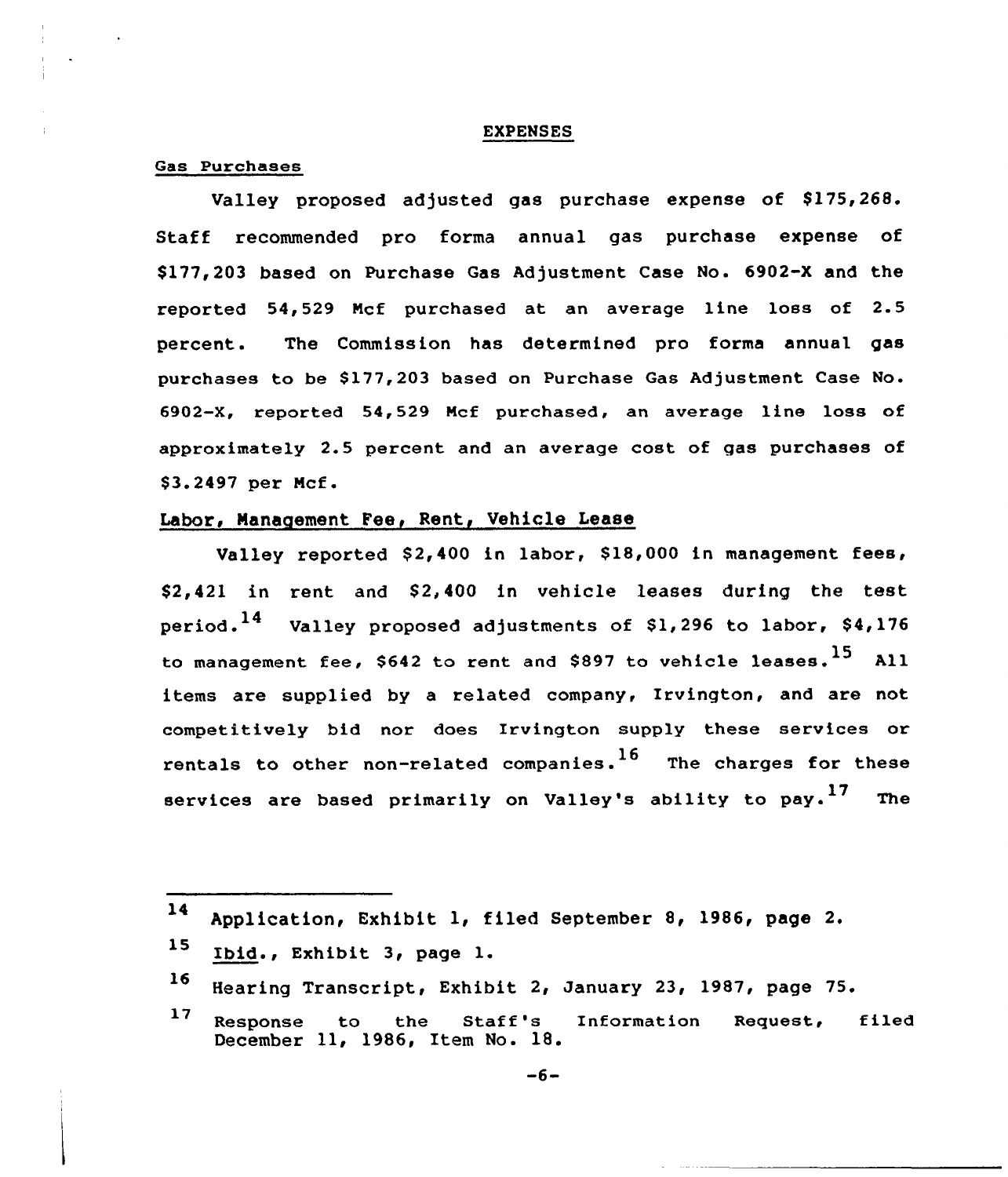adjustments are all based on increases in price indices.  $^{18}$  No records were kept that would support the charges from Irvington to  $V$ alley. $^{19}$ 

Staff recommended denial of all test period adjustments because they are based on a nationwide urban index which would have little relevance to <sup>a</sup> privately-owned, cost-based regulated company in rural Irvington, and therefore, do not meet known and measurable criteria.<sup>20</sup>

The Commission is of the opinion that Valley has not sufficiently documented the proposed level of these expenses. No records were kept of the actual management time and cost devoted to Valley's operations. Similarly, no rate or shared cost documentation was available for rent, labor, or vehicle lease expenses. lrvington, which supplies these resources to Valley, may be subsidizing Valley's operating expenses; however, there is insufficient documentation at this time to justify any increase beyond the actual test period amounts. Therefore, the Commission will not include the proposed adjustments for rate-making purposes herein.

# Bad Debts

Valley reported \$72 in bad debts expense for the test period.<sup>21</sup> Valley proposed an additional \$1,826 in bad debts

- 20 Staff Report filed January 16, 1987, page 4.
- <sup>21</sup> Application, Exhibit 3, filed September &, 1986, page

 $-7-$ 

<sup>18</sup> Ibid.

<sup>19</sup> Ibid.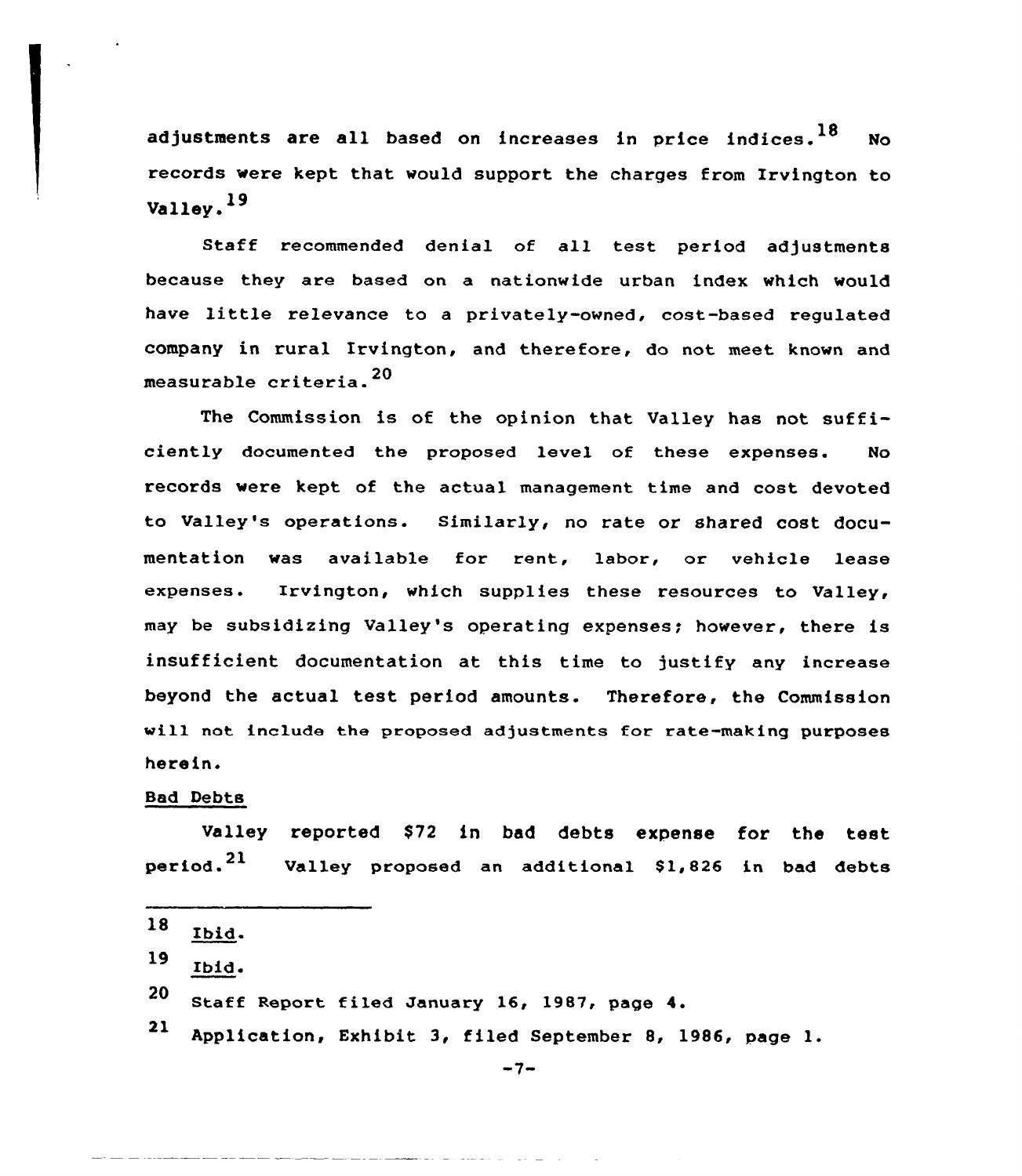expense based on .9336 percent of proposed revenues.<sup>22</sup> Valley stated that a substantial increase is warranted due to the amount of increase [in revenues] and the time of year the increase will go into effect. Valley stated that <sup>a</sup> review of. gas systems located in Eastern Kentucky indicated a range of bad debts expense from 1/2 percent to <sup>2</sup> percent and Valley had chosen a midpoint estimation. <sup>23</sup>

Staff stated that the 1983, 1984, and 1985 Annual Reports and the test-period financial statements indicate that the average bad debt percentage for Valley is approximately .04 percent of gas sales. The staff recommended denial of the proposed adjustment and further recommended that the test period level of \$72 be used for rate-making purposes.<sup>24</sup>

The Commission notes that the level of sales revenue allowed herein is lower than the reported revenues for 1983, 1984, and 1985, as represented by Valley's Annual Reports. The Commission also notes that the amount of additional revenues granted herein is substantially less than the additional revenues sought by Valley. Therefore, since the level of revenues granted is lower than historically reported and since the revenue increase is less dramatic than proposed, the Commission is of the opinion that the historical relationship of .04 percent is a better estimate of the

<sup>22</sup> Response to the Staff's Information Request filed December 11, 1986, Item No. 19.

<sup>23</sup> Hearing Transcript, January 23, 1987, page 75.

<sup>24</sup> Staff Report filed January 16, 1987, page 4.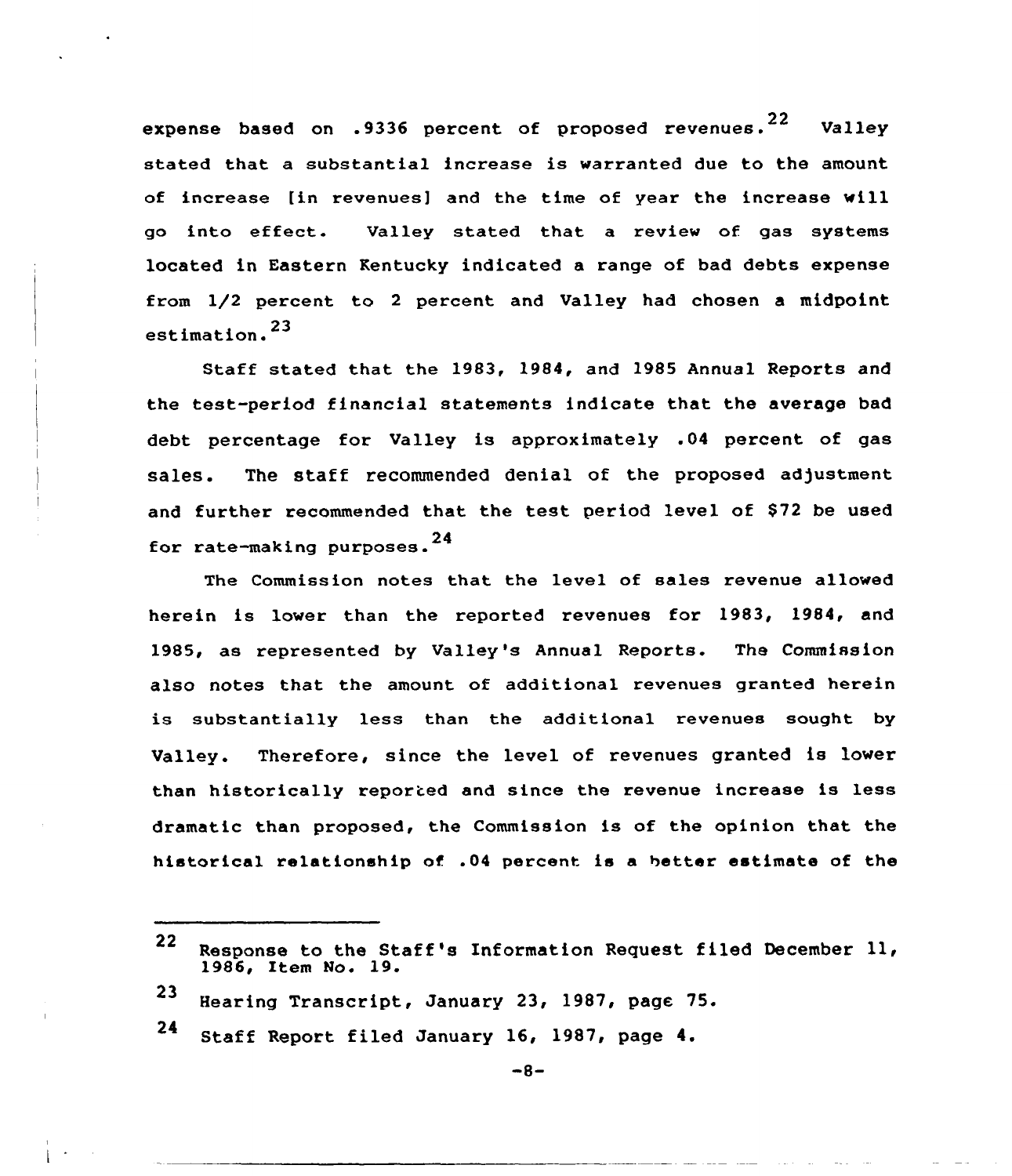recurring amount of bad debts expense than is an estimate based on Eastern Kentucky gas utilities. Therefore, the Commission has increased the level of bad debts expense for ratemaking purposes by \$20 to \$92 annually based on .04 percent of the revenues found reasonable in this Order.

# Liability Insurance

Valley reported \$3,500 in liability insurance for the test period. Valley proposed a \$6,500 adjustment for an annual liability insurance expense of \$10,000 based upon its estimation of the cost of insurance.<sup>25</sup> However, during the hearing, Valley felt that insurance could be obtained for  $$7,500$  per year.<sup>26</sup> Valley also indicated that it would not be purchasing insurance at the present time since the cost is prohibitive. Currently, Valley has no liability insurance. <sup>27</sup>

Staff recommended denial of the proposed increase of \$6, 500 and inclusion of the actual test period cost of \$3,500 for liability insurance. <sup>28</sup>

Since there is no insurance currently in effect and since there is not a commitment for insurance, the Commission is of the opinion that it should not include any amount for liability insurance in Valley's rates. Therefore, the Commission has reduced the test period expense of liability insurance by \$3,500. However,

| 25 Application, Exhibit 3, filed September 8, 1986, page 1. |  |  |  |  |
|-------------------------------------------------------------|--|--|--|--|
|                                                             |  |  |  |  |

- 27 Ibid., page 79.
- <sup>28</sup> Staff Report filed January 16, 1987, page 5.

<sup>26</sup> Hearing Transcript, January 23, 1987, page 84.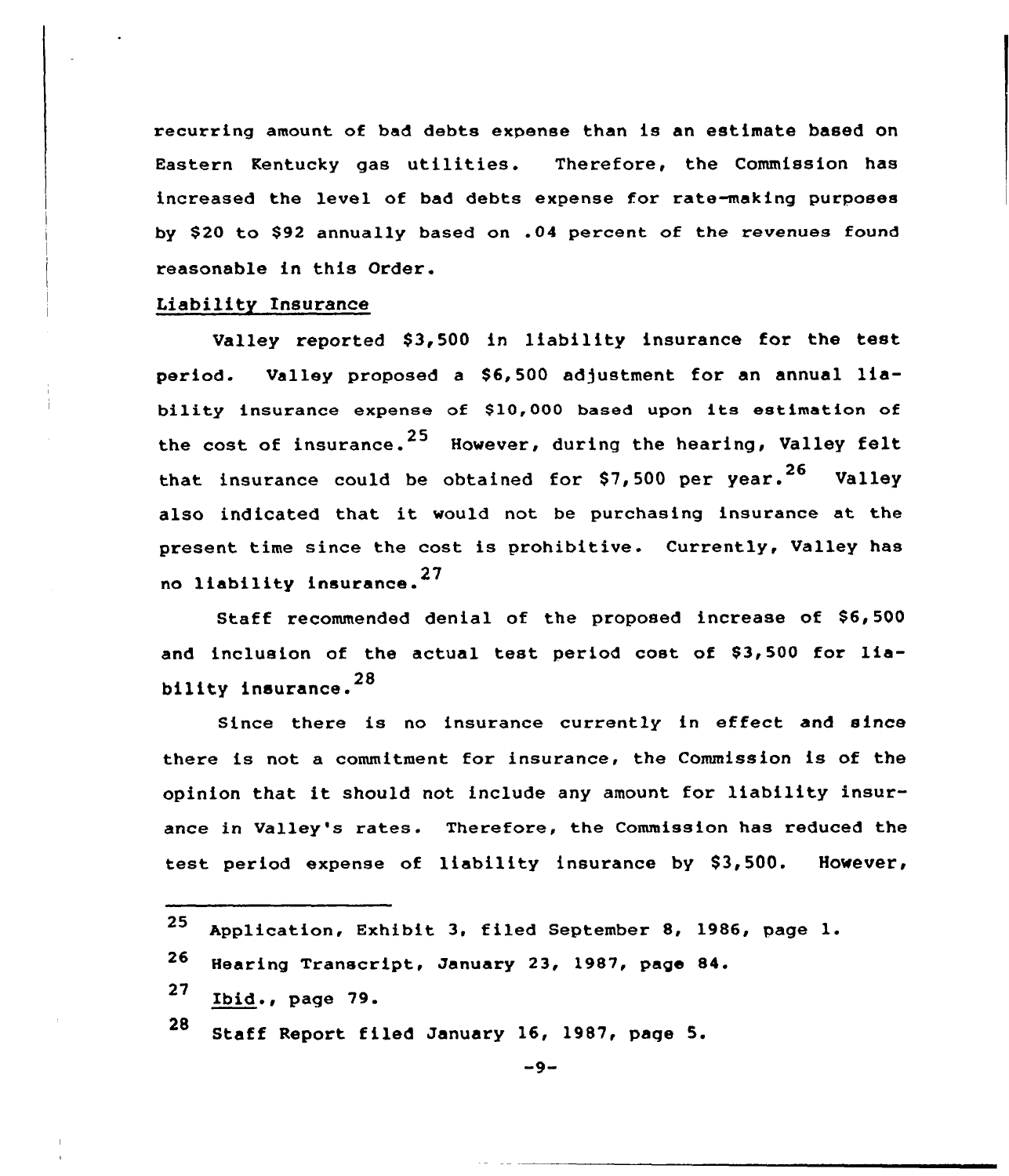the Commission is aware that such insurance is a prudent and necessary cost of service in Valley's case and suggests that Valley file under the Nodified Procedure explained later in this Order.

# Depreciation Expense

Valley reported \$6,350 in actual test-year depreciation expense.<sup>29</sup> Valley proposed a \$1,325 adjustment to depreciation expense based on 3.785 percent of its proposed new construction of \$35,000. Staff had no recommendation on this issue.

The Commission cites its earlier discussion of the amount of new construction allowable for rate-making purposes, \$23,206, and has calculated, based on 3.785 percent of the allowable new construction, an adjustment increasing test-year depreciation expense by approximately \$878 annually. However, the Commission also notes that approximately \$67 of test-period depreciation expense is attributable to retired plant,  $30$  which by nature is no longer used and useful. The net effect of these adjustments is to increase depreciation expense by S811 annually.

## Amortization Expense

Due to the unexpected relocation of Highway US 60, Valley incurred an early retirement of approximately \$1,270 net book value of its plant in service. Although earlier under net investment rate base, the Commission did not include a return on these

<sup>29</sup> Application, Exhibit 3, filed September 8, 1986, page 1.

<sup>30</sup> Response to the Staff's Information Request, filed February 12, 1987.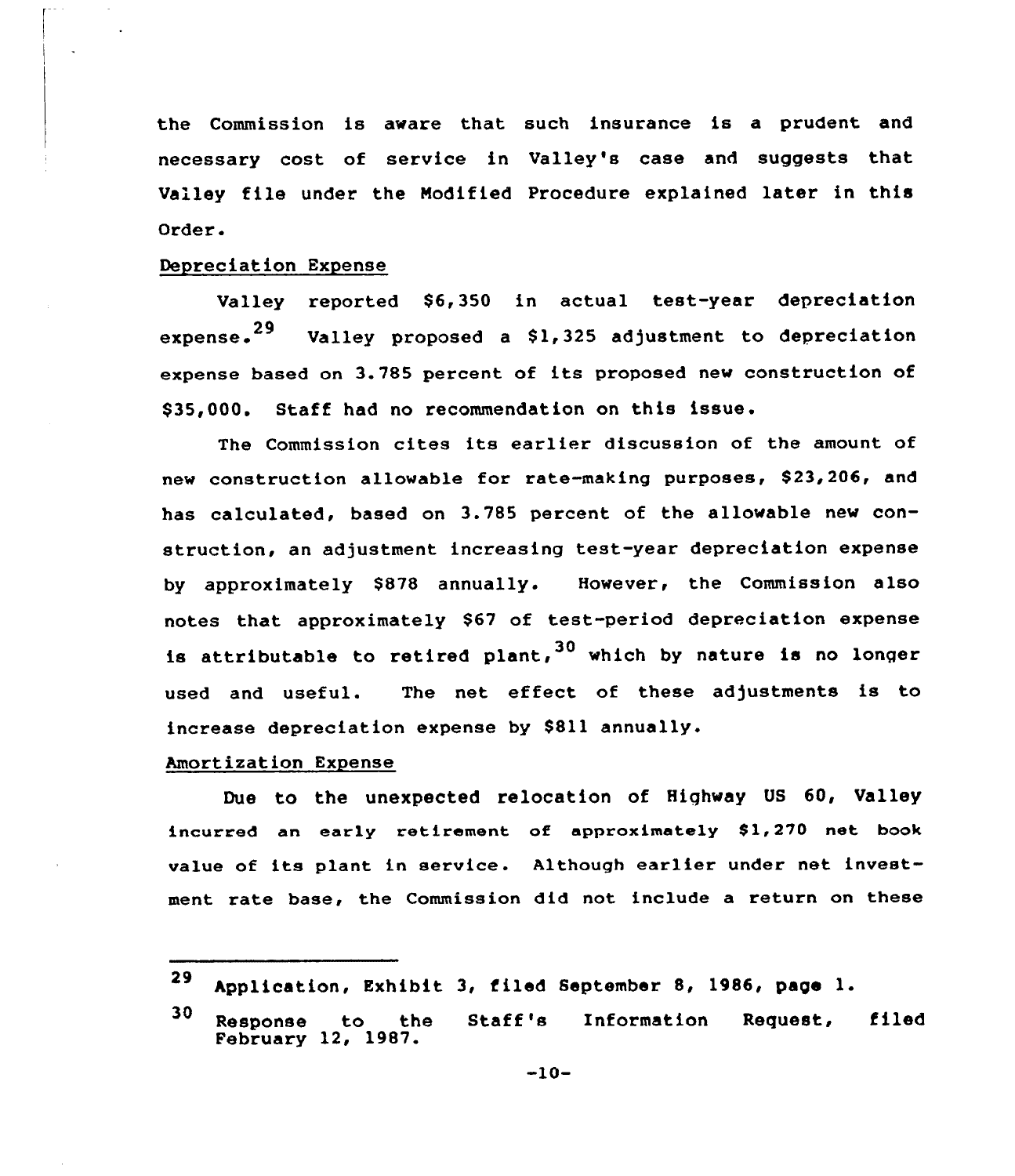assets, the Commission finds that Valley should recapture its original investment on these facilities since circumstances beyond their control required the relocation of these facilities. The Commission finds it fair, just, and reasonable for Valley to recapture its investment over <sup>a</sup> 10-year amortization period and has included amortization expense of \$127 annually.

After consideration of all pro forma adjustments and applicable income tax effects, the Commission finds Valley's adjusted test period operations to be as

|                                          | Test Period<br>Reported | Adjustments                             | Test Period<br>Adjusted          |  |  |
|------------------------------------------|-------------------------|-----------------------------------------|----------------------------------|--|--|
| Operating Revenues<br>Operating Expenses | \$223,458<br>235,525    | \$<17,867><br>$\langle 17, 015 \rangle$ | \$205,591<br>218,510             |  |  |
| Operating Income<br>Interest Expense     | \$<12,067><br>567       | <852<br>s<br>$-0-$                      | $\langle 12, 919 \rangle$<br>567 |  |  |
| NET INCOME                               | \$<12,634>              | <852>                                   | \$ 13,486>                       |  |  |

## RATE OF RETURN SUMMARy

The Commission concurs with the staff's and Valley's recommendation of rates of 12 percent and 15 percent for debt and equity funds, respectively. Applying rates of 12 percent for long-term debt and 15 percent for common equity to the capital structure approved herein produces an overall cost of capital of 14.07 percent. The additional revenue granted herein will provide a rate of return on net investment rate base of 14.07 percent. The Commission finds this overall cost of capital to be fair, just and reasonable.

-11-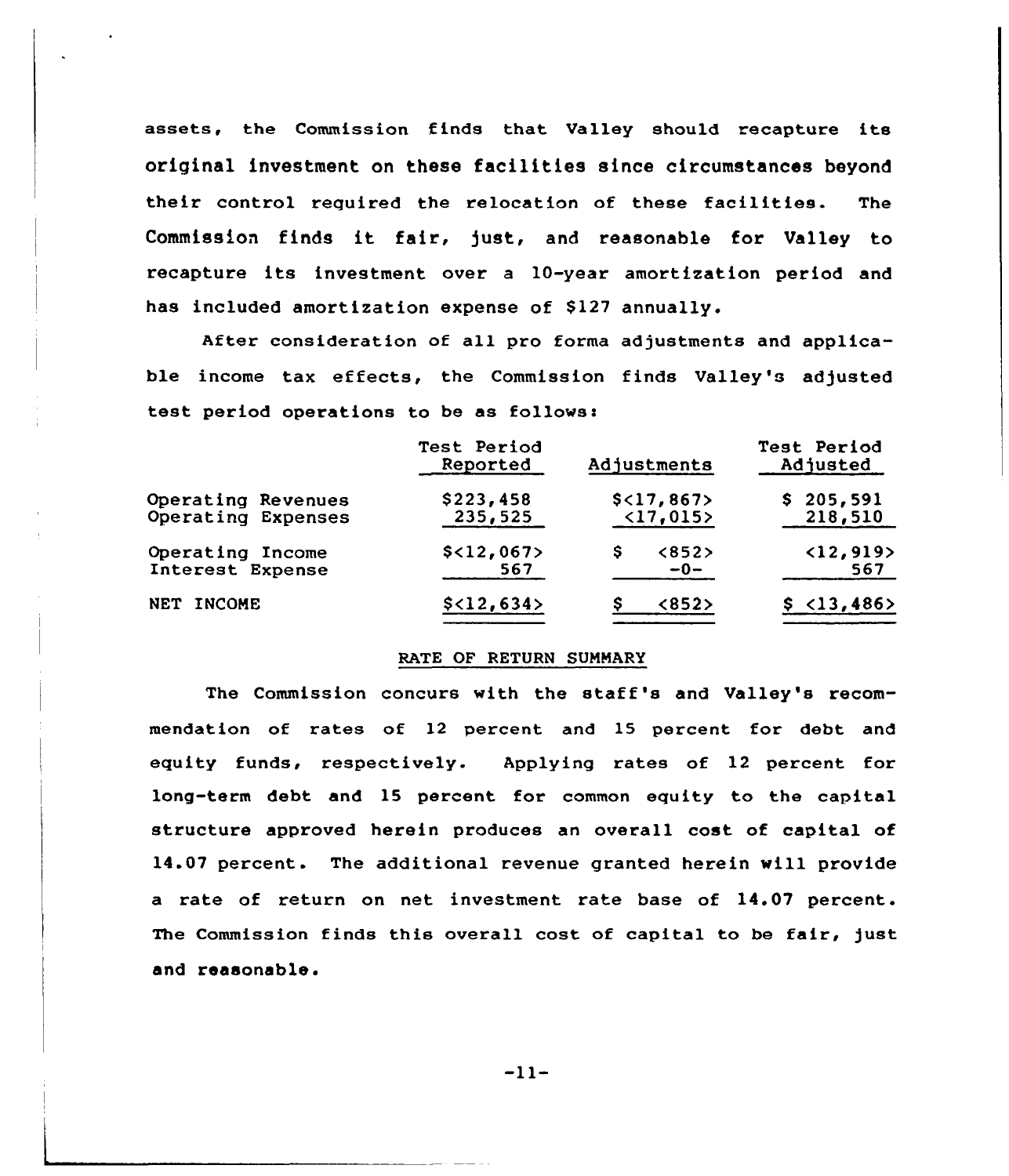#### REVENUE REQUIREMENTS

Valley proposed that its revenue requirements be based on total proposed operating expenses and its proposed rate of return of  $14.2$  percent be applied to total capital of  $$131.473$  which resulted in operating income of  $$18,670.<sup>31</sup>$  Staff, however, recomaended that the rate of return be applied to net investment rate base to determine revenue requirements.  $^{32}$ 

The Commission is of the opinion that the rate of return based on the weighted average cost of capitalization should be applied to net investment rate base, because net investment rate base is the amount of the capitalization used and useful in supplying service to the utility's customers. Therefore, the Commission has determined Valley's revenue requirements to be as follows:

| \$229,699<br>< 205, 591 |
|-------------------------|
|                         |
|                         |
| 218,510                 |
| \$11,189                |
| X 14.078                |
| \$79,522                |
|                         |

The Commission has determined that Valley needs additional annual operating income of approximately S24,108 to produce an overall return on net investment rate base of 14.07 percent. To achieve this level of operating income, Va1ley is entitled to increase its annual revenues by \$24,108 over normalized operating revenues as

<sup>31</sup> Application, Exhibit 2, filed September 8, 1986, page l.

 $32$  Staff Report filed January 16, 1987, page 6.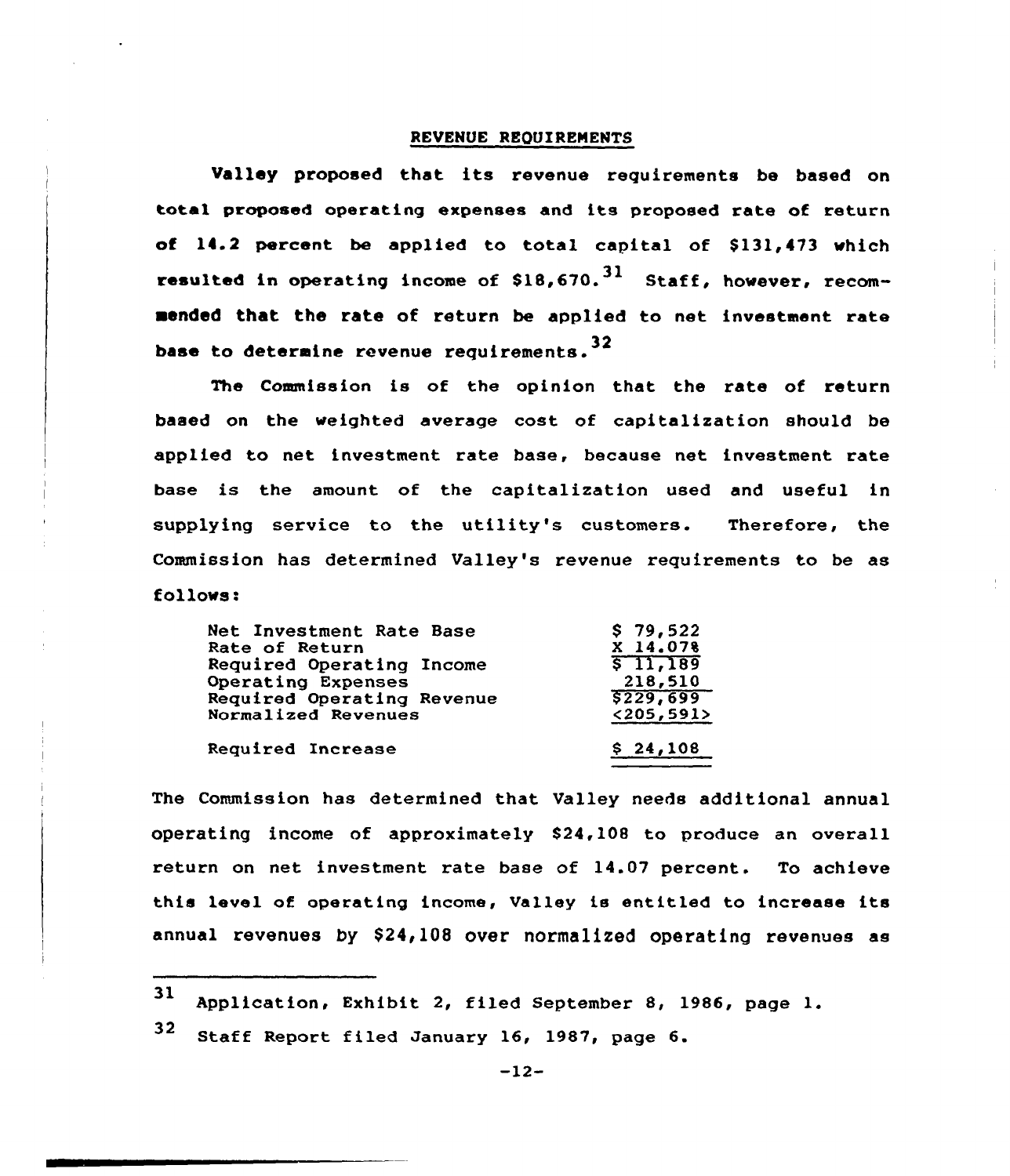determined herein. The rates and charges in Appendix <sup>A</sup> are designed to produce gross operating revenue, based upon the adjusted test year, of 8229,699.

### RATE DESIGN

In its application of September 8, 1986, Valley proposed a customer charge of S5 per month. Insufficient support for this rate level has been provided by Valley. After considering the evidence of record, the Commission is of the opinion that a \$3 customer charge is more reasonable and more in line with customer charges of other gas utilities than is the 85 charge. The rates contained in Appendix <sup>A</sup> reflect the proposed rate structure of a customer charge and <sup>a</sup> level per Hcf rate. The per Ncf rate includes all changes in rates through Purchased Gas Adjustment Case No. 6902-Z.

#### OTHER CONSIDERATIONS

As part of the construction of Phase I and Phase III, Valley retired approximately \$2,208 of original cost plant which had associated accumulated depreciation of approximately \$938 for a net carrying amount of \$1,270. According to the rate-making treatment given these costs Valley should make the following journal entry<

| <br>$NO$ | Account Title                          | <b>Debit</b> | Credit  |
|----------|----------------------------------------|--------------|---------|
| 110      | Accumulated Provision for Depreciation | S 938        |         |
| 182      | Extraordinary Property Losses          | 1,270        |         |
| 101      | Utility Plant                          |              | \$2,208 |

Account

Also as part of the construction Valley is to receive a reimbursement for its construction costs of approximately \$15,972. Valley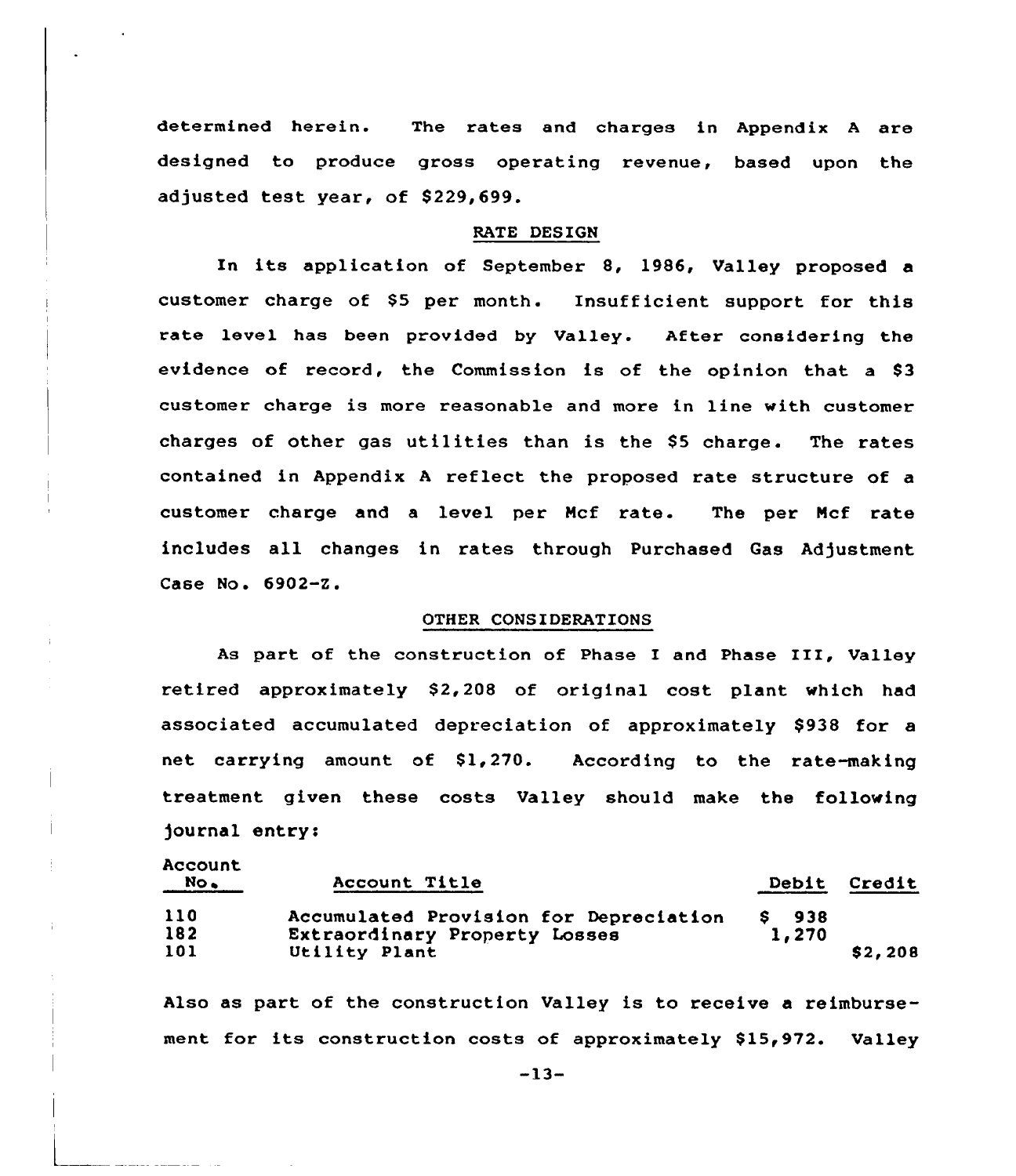is reminded that the reimbursement is to be accounted for as a contribution in aid of construction and should be used to reduce the carrying amount of construction cost charged to utility plant.

The Va1ley system was installed in 1963. It consists primarily of cathodically-protected steel pipe. During the past <sup>3</sup> years two cathodic protection surveys have been performed on the system to determine the degree of any active corrosion. Each survey demonstrated that Valley has a quality maintenance program. The consultant who conducted the June 1984 survey, S. H. Stephenson of S & S Corrosion Services, stated that the "gas system seems to have an excellent maintenance program and...is in better condition than most systems that I have seen."

The Commission notes that. according to Valley's 1985 Annual Report the "lost and unaccounted-for" gas is only 1.6 percent. The Commission concludes that this figure is principally the result of differences in the method and timing of the billings by Valley to its customers and the billings from Valley's supplier, Texas Gas Transmission Company. The 'lost and unaccounted-for" gas does not appear to be the result of leaks in the pipe or any general deterioration of the system. This conclusion is based upon the results from the aforementioned cathodic protection surveys and the overall quality of Valley's maintenance program as determined through annual safety inspections performed by the Commission's Gas Safety Branch.

The Commission is of the opinion that Valley's maintenance activities and overall compliance with the pipeline safety regulations (807 KAR 5:022) are of a degree and quality generally

-14-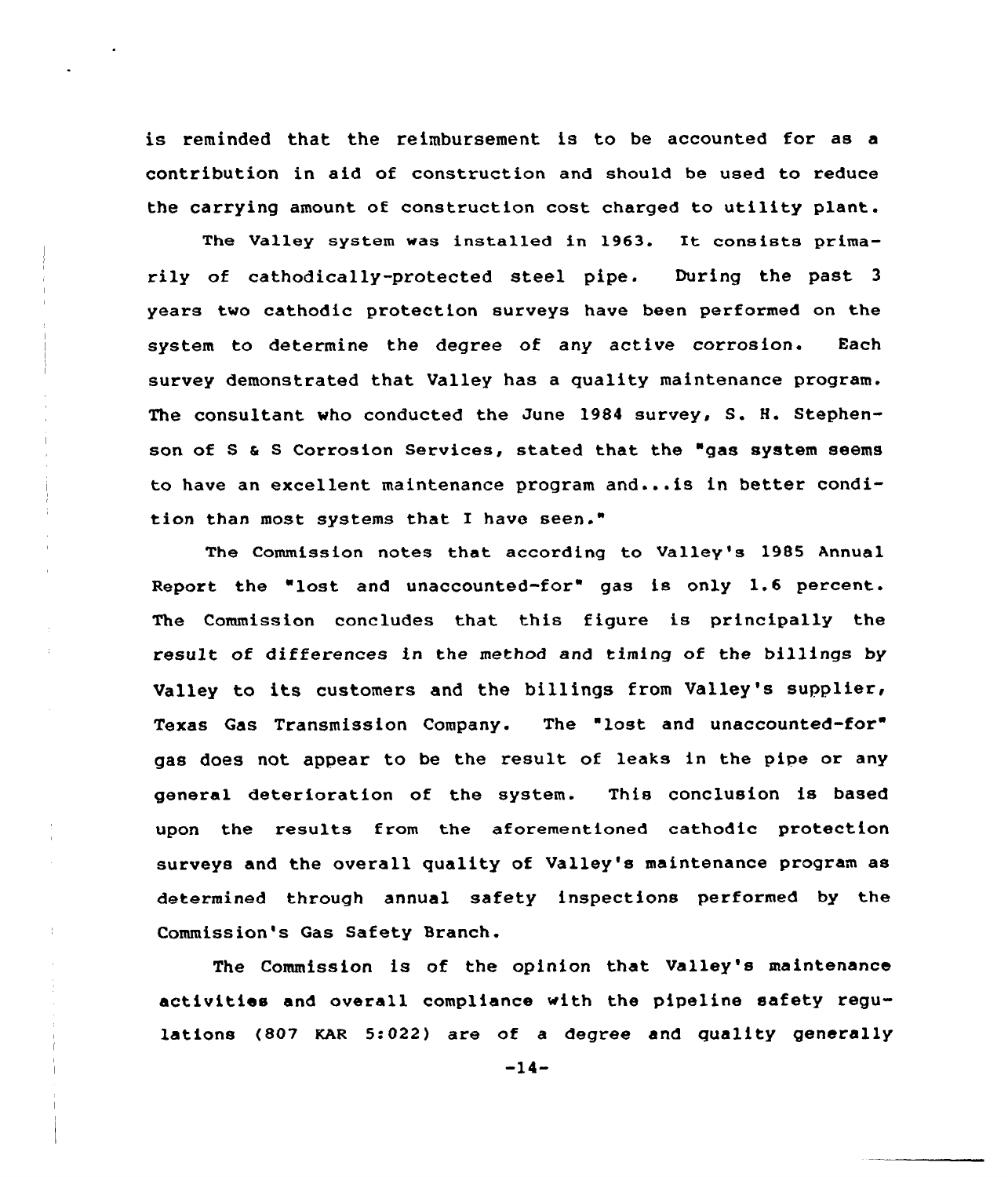associated with a much larger gas distribution utility with far greater resources. The Commission commends L. Kenneth Kasey, the owner and operator of Valley, for his cooperation with the Gas Safety Branch's investigators and his continued desire to operate a safe and efficient gas distribution utility.

#### NODIFIED PROCEDURE

In this Order, the Commission has not included funds for liability insurance nor has the Commission included for ratemaking purposes <sup>a</sup> return on the Phase II construction and the related depreciation expense. The Commission is aware that liability insurance is usually considered a necessary cost of business and that Phase II construction, when completed, will be <sup>a</sup> used and useful addition to Valley's system. However, these items cannot be considered for rate-making purposes until their amounts are known and found to be reasonable. In recognition of the unique circumstances surrounding these expenditures and in an effort to minimize the burden and expense of filing another rate case, the Commission will allow Va'ley to recover additional revenues as part of this case. Within <sup>6</sup> months of the date of this Order, Valley may file documentation supporting the final cost and prudency of liability insurance and the completed Phase II construction. The Commission will then reopen this case, review the documentation, determine the reasonableness of the expenditures and adjust Valley's rates as found to be appropriate.

Documentation for the liability insurance should include a paid premium invoice, the coverage and terms of the insurance and the price, terms, and coverage of insurance quotes rejected in

-15-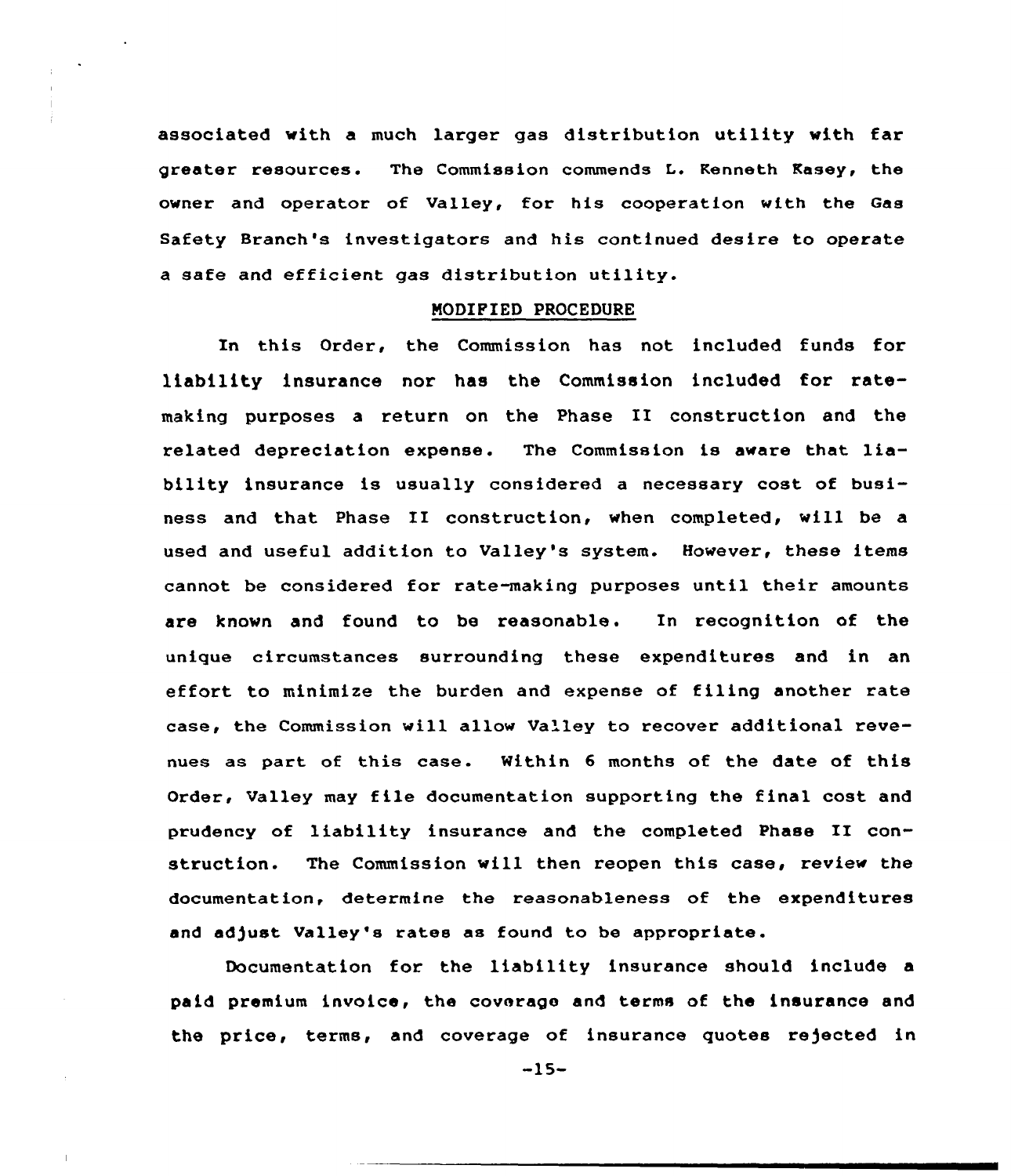favor of the insurance purchased. Documentation of the Phase II construction should include a copy of the original invoices to construct, a copy of the bill of materials and labor, and <sup>a</sup> copy of the as-built drawings.

### **SUMMARY**

The Commission, after consideration of the evidence of record and being advised, is of the opinion and finds that:

1. The proposed rates are excessive and unreasonable in that they produce revenue in excess of the level found reasonable herein and should be denied.

2. The rates and charges in Appendix A are the fair, just and reasonable rates and charges to be charged by Valley.

3. Within <sup>6</sup> months of the date of this Order, Valley may file documentation supporting the reasonable costs associated with liability insurance and Phase II construction. The Commission will then review the documentation and, if appropriate, reopen this proceeding and adjust Valley's rates.

IT IS THEREFORE ORDERED that:

1. The rates in Appendix <sup>A</sup> are approved for service rendered by Valley on and after the date of this Order.

2. The rates proposed by Valley are hereby denied.

3. Valley shall file the as-built drawings of Phase I and Phase III as they become available.

4. Within 30 days from the date of this Order, Valley shall file with this Commission its revised tariff sheets setting out the rates approved herein.

-16-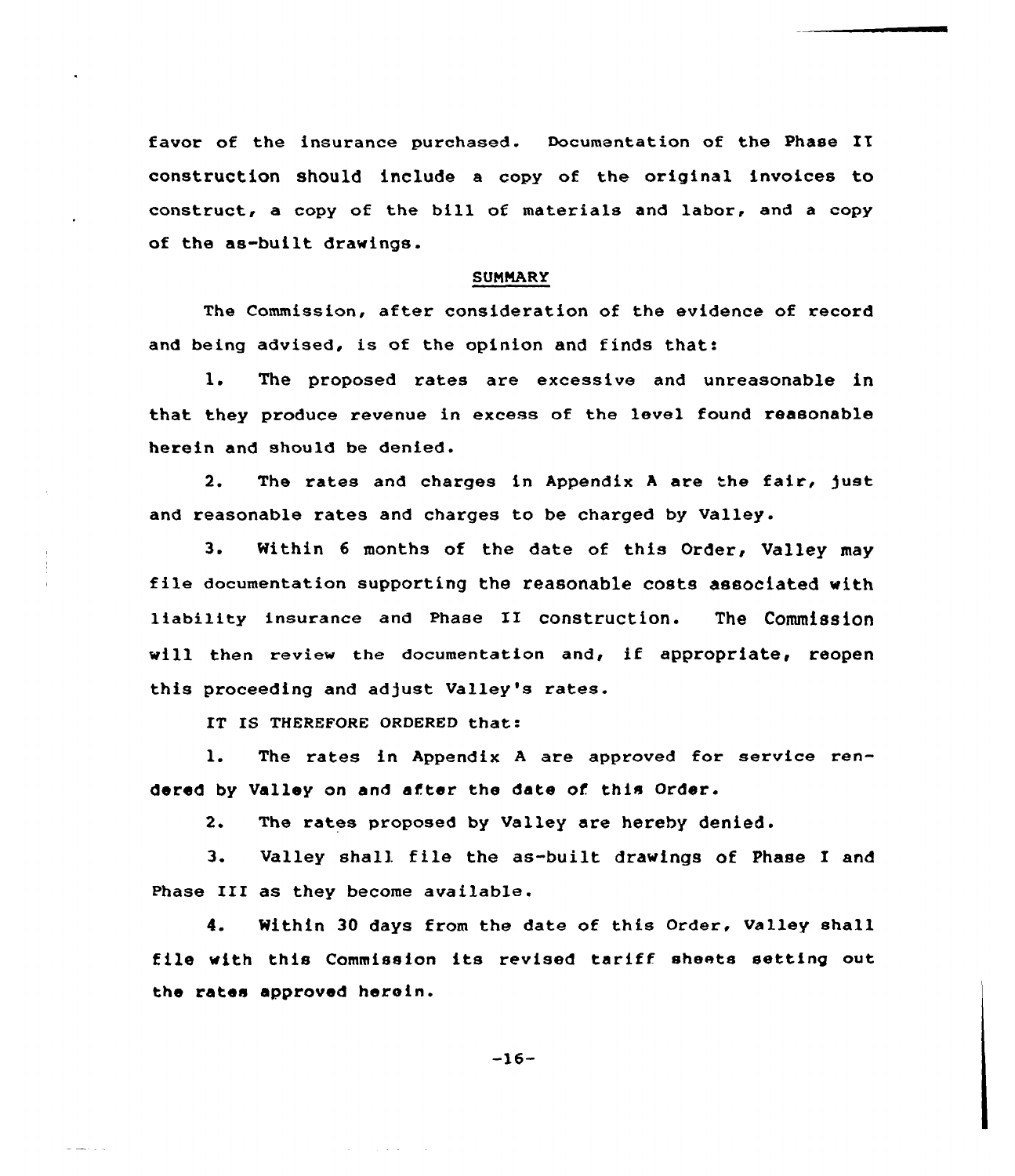5. Ualley be and it hereby is granted authority to file, within 6 months of the date of this Order, documentation to support the reasonableness of its expenditures for liability insurance and Phase II construction.

Done at Frankfort, Kentucky, this 8th day of April, 1987.

PUBLIC SERVICE COMMISSION

 $Chai$ Vice Chairman

we MULleim,

ATTEST:

Executive Director